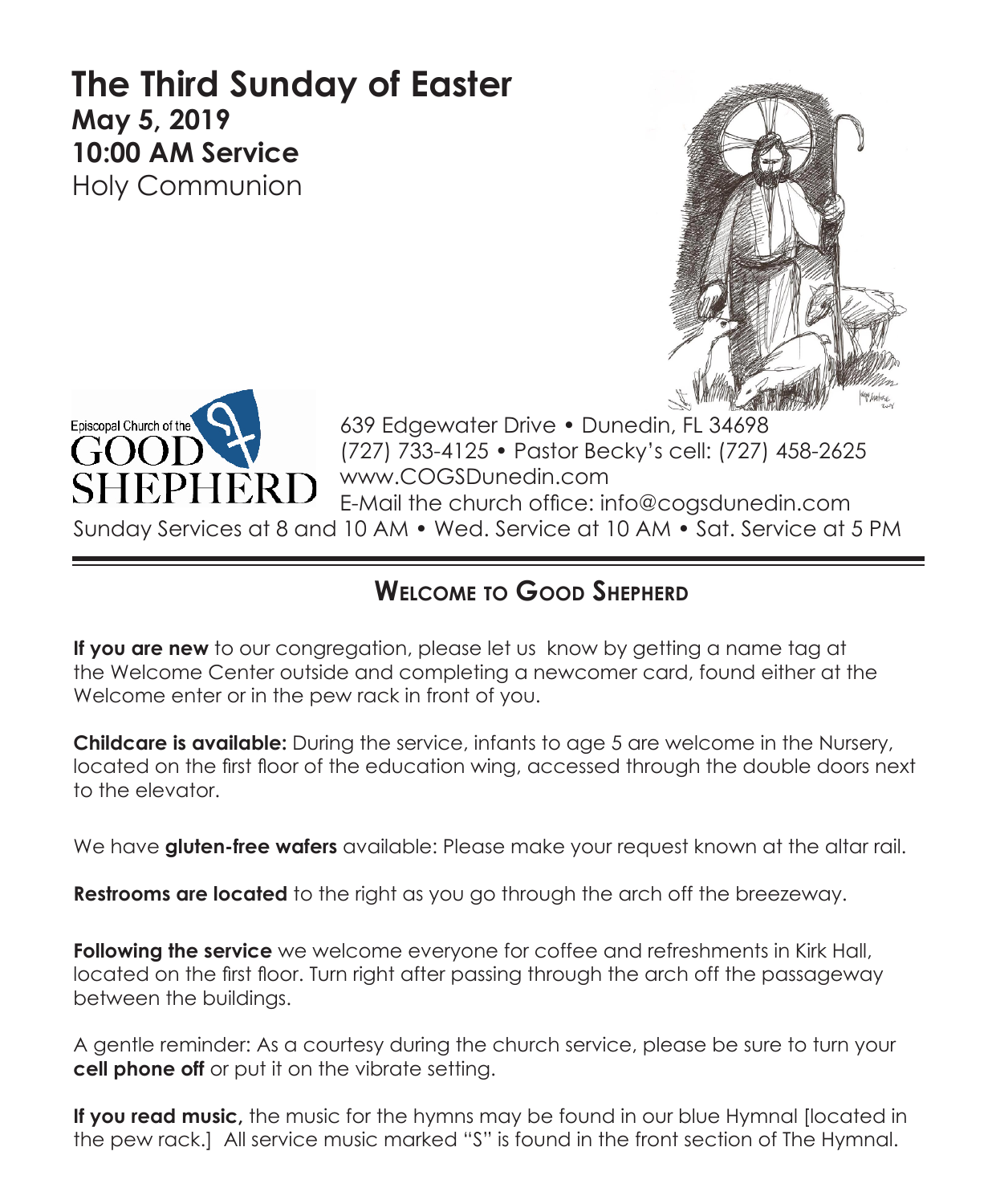## **Gathering for Worship**

*[During the Prelude, please prepare for worship by observing attentive silence.]*

**Prelude** *Aria* Gerre Hancock

*[Please stand when the chimes sound.]*

Symbols in the Bulletin: P Priest, D Deacon, @ Congregation, L Leader, @ Everyone.

**Gathering Hymn** *All Hail the Power of Jesus' Name* 450, vs. 1,6

*[Please stand.]*

C *All hail the power of Jesus' Name! Let angels prostrate fall; bring forth the royal diadem, and crown him Lord of all! bring forth the royal diadem, and crown him Lord of all!*

*Let every kindred, every tribe, on this terrestrial ball, to him all majesty ascribe, and crown him Lord of all! to him all majesty ascribe, and crown him Lord of all!*

**Welcome, Announcements and Mission Moment**

*[Please be seated.]*

## **Easter Acclamation**

*[Please stand.]*

- P Alleluia! Christ is risen!
- C **The Lord is risen indeed! Alleluia!**

## **Gathering Prayer**

- P We gather in the name of our Easter God:
- C **Our Risen Lord transforms darkness into light, hatred into tolerance, despair into hope.**
- P We rejoice in the power of our Easter God:
- C **Our Father's love redeems every Good Friday nightmare into the promise of eternal life.**
- P We embrace the purposes of our Easter God:
- C **The Holy Spirit challenges us to leave tomb-like safety and invites us to live our faith boldly.**
- P We are Easter people:
- C **We are a sign that indeed miracles happen, and that with God, all things are possible.**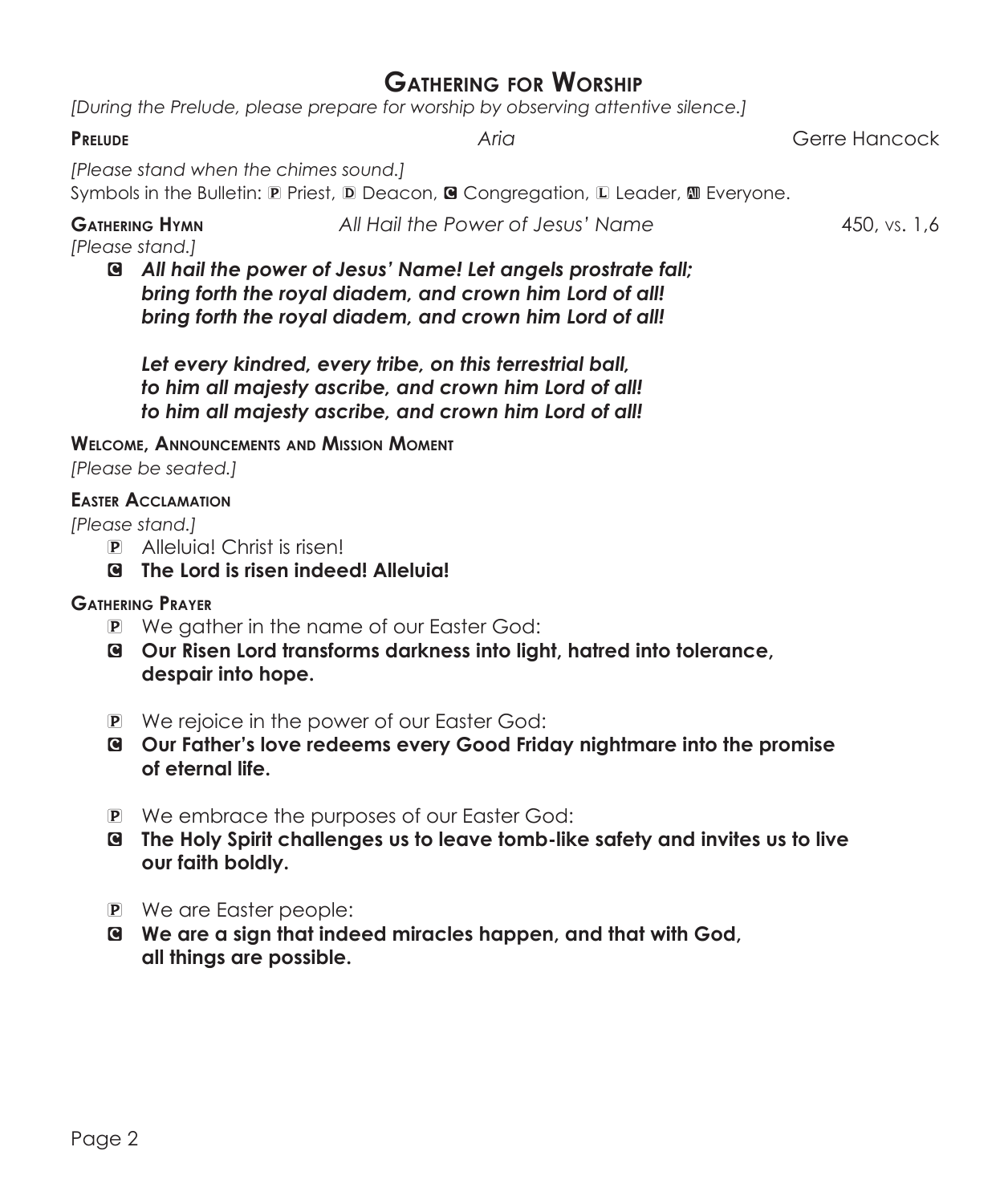## **Hymn of Praise** *When Morning Gilds the Skies* 427, vs. 1,2,4

a *When morning gilds the skies, my heart, awaking, cries, may Jesus Christ be praised! When evening shadows fall, this rings my curfew call, may Jesus Christ be praised!*

*When mirth for music longs, this is my song of songs: may Jesus Christ be praised! God's holy house of prayer hath none that can compare with: Jesus Christ be praised!*

*Ye nations of mankind, in this your concord find: may Jesus Christ be praised! Let all the earth around ring joyous with the sound: may Jesus Christ be praised!*

**Collect of the Day** 

- P The Lord be with you.
- C **And also with you.**
- P Let us pray… Eternal and all-merciful God, with all the angels and all the saints we laud your majesty and might. By the resurrection of your Son, show yourself to us and inspire us to follow Jesus Christ, our Savior and Lord, who lives and reigns with you and the Holy Spirit, one God, now and forever.

C **Amen.**

## **Word of God**

**The Readings:** Ezekiel 34:11–16 • Psalm 30 • Revelation 5:11–14 • John 21:1–19 *[Please be seated.]*

The First Reading:

L *The First Reading is taken from Ezekiel, chapter 34…*

 The Lord God proclaims: I myself will search for my flock and seek them out. As a shepherd seeks out the flock when some in the flock have been scattered, so will I seek out my flock. I will rescue them from all the places where they were scattered during the time of clouds and thick darkness. I will gather and lead them out from the countries and peoples, and I will bring them to their own fertile land. I will feed them on Israel's highlands, along the riverbeds, and in all the inhabited places. I will feed them in good pasture, and their sheepfold will be there, on Israel's lofty highlands. On Israel's highlands, they will lie down in a secure fold and feed on green pastures. I myself will feed my flock and make them lie down. This is what the Lord God says. I will seek out the lost, bring back the strays, bind up the wounded, and strengthen the weak. But the fat and the strong I will destroy, because I will tend my sheep with justice.

- L The Word of the Lord.
- C **Thanks be to God.**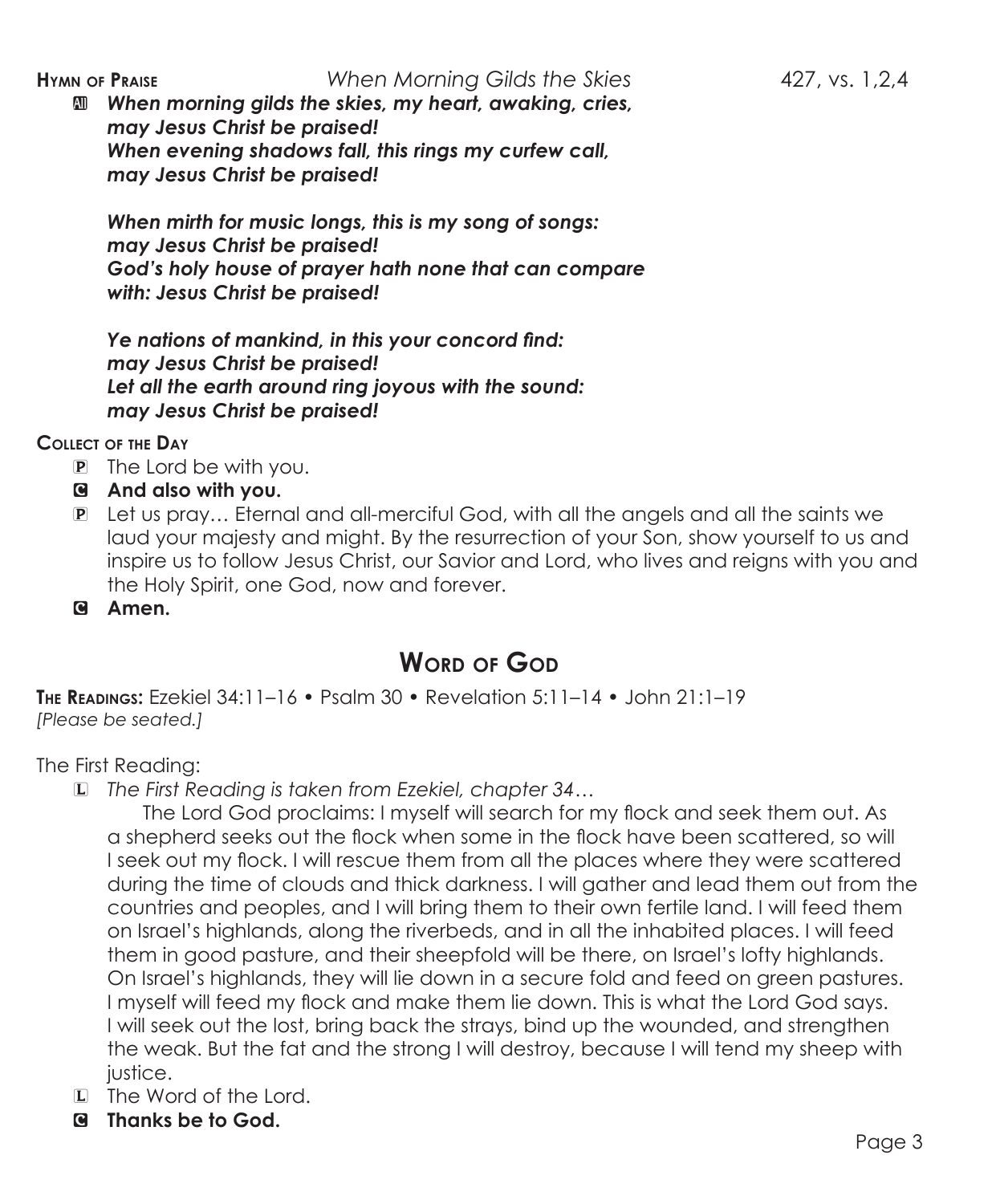Metrical Psalm 30: [Tune: *Rise Up, Ye Saints of God*] *I will exalt you, Lord, For you have lifted me And have not let my foes rejoice Or gain the victory.*

> *Lord God, I cried to you, And you have made me whole; You brought me up, O Lord, from death, And you restored my soul.*

*You servants of the Lord, Come now, let us rejoice, Remembering God's holiness, Give thanks with every voice.*

*Therefore my heart will sing Unceasingly to you; O Lord my God, all thanks and praise To you is ever due.*

The Second Reading:

L *The Second Reading is taken from Revelation, chapter 5…*

Then I looked, and I heard the sound of many angels surrounding the throne, the living creatures, and the elders. They numbered in the millions—thousands upon thousands. They said in a loud voice,

"Worthy is the slaughtered Lamb

to receive power, wealth, wisdom, and might,

and honor, glory, and blessing."

And I heard every creature in heaven and on earth and under the earth and in the sea—I heard everything everywhere say,

 "Blessing, honor, glory, and power belong to the one seated on the throne and to the Lamb forever and always."

Then the four living creatures said, "Amen," and the elders fell down and worshipped.

- L The Word of the Lord.
- C **Thanks be to God.**

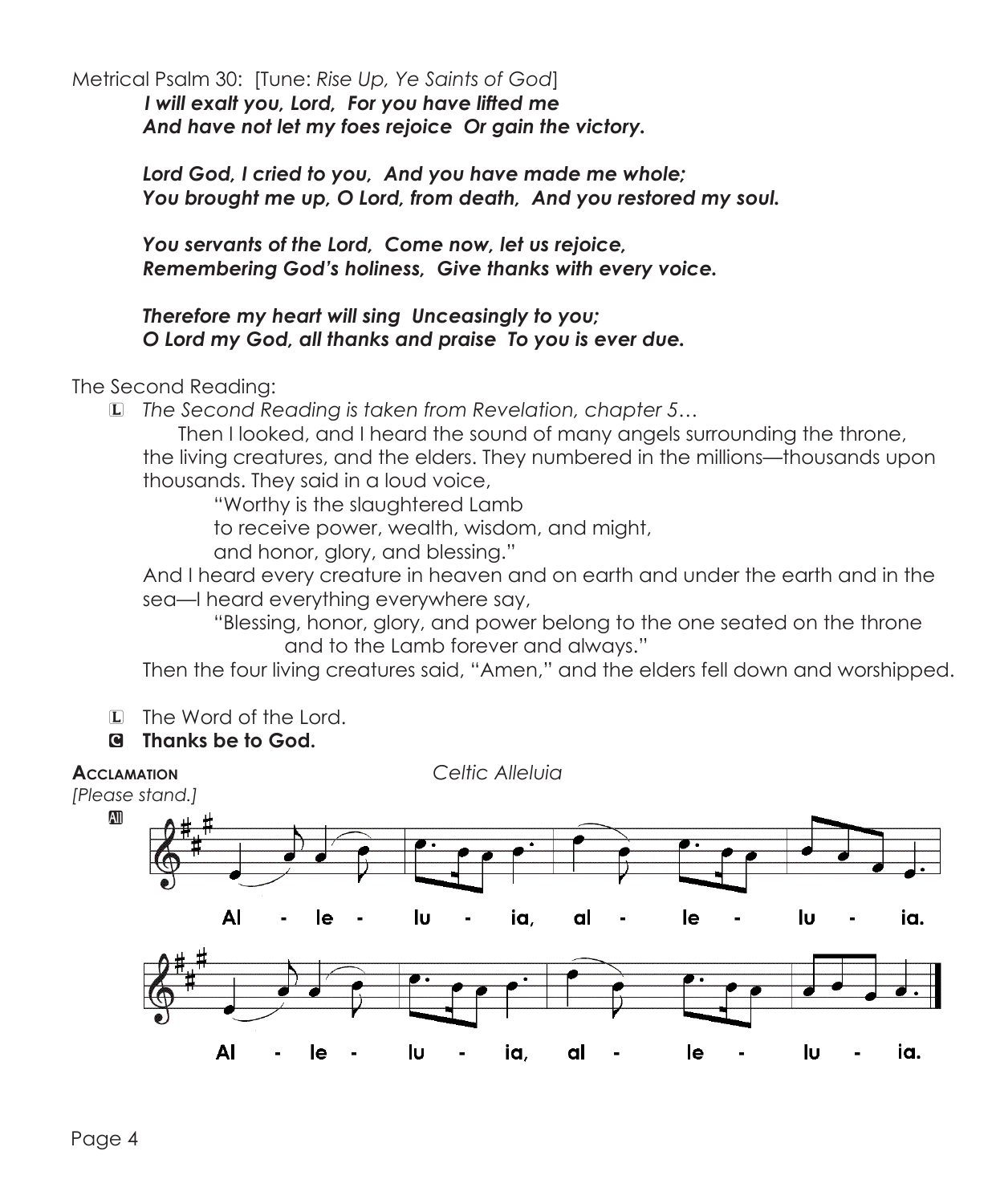The Gospel:

- D The Holy Gospel of our Lord Jesus Christ according to John.
- C **Glory to you, Lord Christ.**
- D Later, Jesus himself appeared again to his disciples at the Sea of Tiberias. This is how it happened: Simon Peter, Thomas (called Didymus), Nathanael from Cana in Galilee, Zebedee's sons, and two other disciples were together. Simon Peter told them, "I'm going fishing."

They said, "We'll go with you." They set out in a boat, but throughout the night they caught nothing. Early in the morning, Jesus stood on the shore, but the disciples didn't realize it was Jesus.

 Jesus called to them, "Children, have you caught anything to eat?" They answered him, "No."

He said, "Cast your net on the right side of the boat and you will find some."

So they did, and there were so many fish that they couldn't haul in the net. Then the disciple whom Jesus loved said to Peter, "It's the Lord!" When Simon Peter heard it was the Lord, he wrapped his coat around himself (for he was naked) and jumped into the water. The other disciples followed in the boat, dragging the net full of fish, for they weren't far from shore, only about one hundred yards.

When they landed, they saw a fire there, with fish on it, and some bread. Jesus said to them, "Bring some of the fish that you've just caught." Simon Peter got up and pulled the net to shore. It was full of large fish, one hundred fifty-three of them. Yet the net hadn't torn, even with so many fish. Jesus said to them, "Come and have breakfast." None of the disciples could bring themselves to ask him, "Who are you?" They knew it was the Lord. Jesus came, took the bread, and gave it to them. He did the same with the fish. This was now the third time Jesus appeared to his disciples after he was raised from the dead.

When they finished eating, Jesus asked Simon Peter, "Simon son of John, do you love me more than these?"

Simon replied, "Yes, Lord, you know I love you."

 Jesus said to him, "Feed my lambs." Jesus asked a second time, "Simon son of John, do you love me?"

Simon replied, "Yes, Lord, you know I love you."

Jesus said to him, "Take care of my sheep." He asked a third time, "Simon son of John, do you love me?"

 Peter was sad that Jesus asked him a third time, "Do you love me?" He replied, "Lord, you know everything; you know I love you."

Jesus said to him, "Feed my sheep. I assure you that when you were younger you tied your own belt and walked around wherever you wanted. When you grow old, you will stretch out your hands and another will tie your belt and lead you where you don't want to go." He said this to show the kind of death by which Peter would glorify God. After saying this, Jesus said to Peter, "Follow me."

D The Gospel of the Lord.

C **Praise to you, Lord Christ.**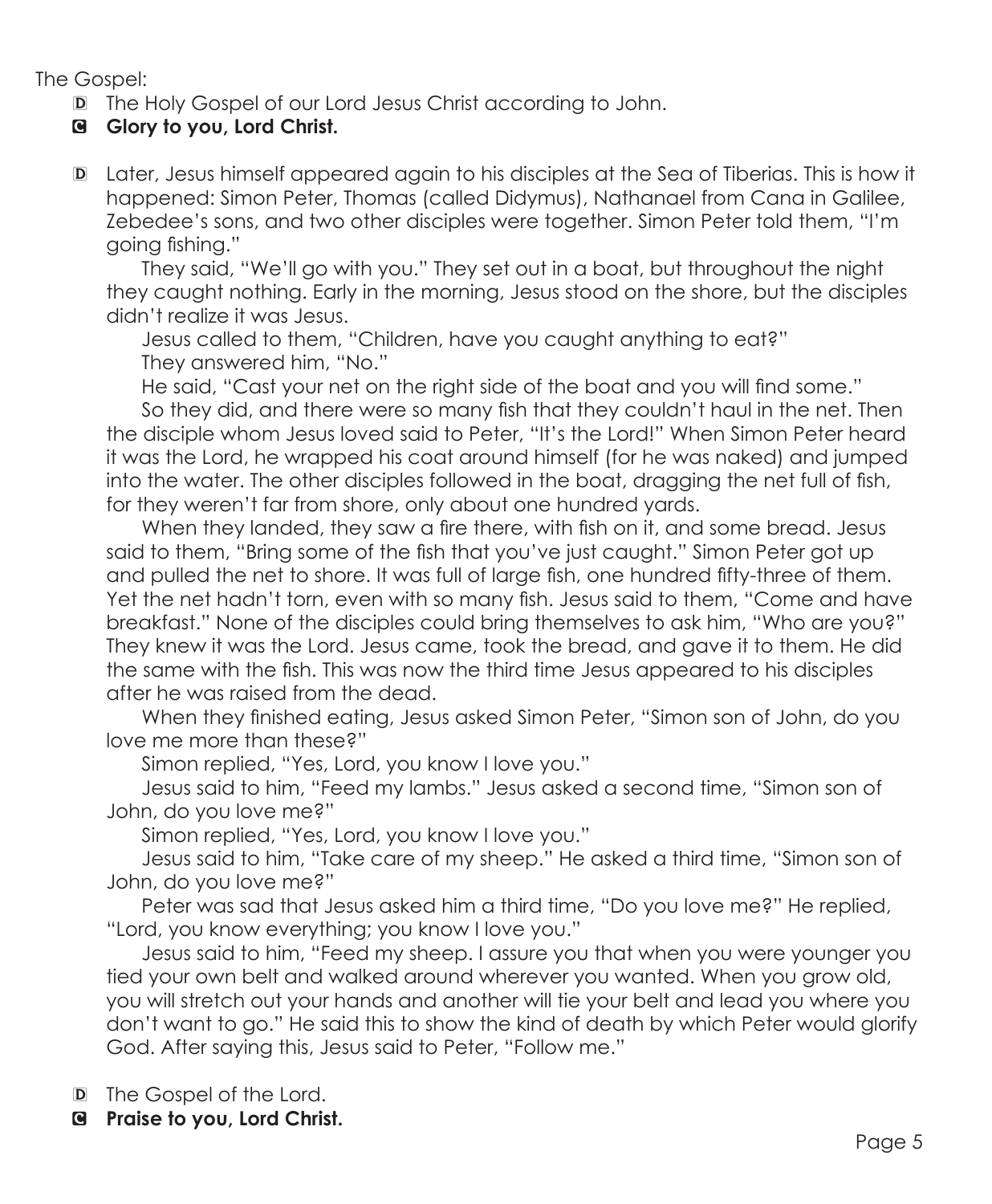## **Sermon Hymn** *The Church of Christ in Every Age*

*[Tune: That Easter Day with Joy]*

a *The church of Christ in every age, beset by change but Spirit-led, must claim and test its heritage and keep on rising from the dead.*

*Across the world, across the street, the victims of injustice cry for shelter and for bread to eat, and never live before they die.*

*Then let the servant church arise, a caring church that longs to be a partner in Christ's sacrifice, and clothed in Christ's humanity.*

*We have no mission but to serve in full obedience to our Lord: to care for all, without reserve, and spread Christ's liberating word.*

**The Nicene Creed**

*[Please stand.]*

a **We believe in one God, the Father, the Almighty, maker of heaven and earth, of all that is, seen and unseen.**

 **We believe in one Lord, Jesus Christ, the only Son of God, eternally begotten of the Father, God from God, Light from Light, true God from true God, begotten, not made, of one Being with the Father. Through him all things were made. For us and for our salvation he came down from heaven: by the power of the Holy Spirit he became incarnate from the Virgin Mary, and was made man. For our sake he was crucified under Pontius Pilate; he suffered death and was buried. On the third day he rose again in accordance with the Scriptures; he ascended into heaven and is seated at the right hand of the Father. He will come again in glory to judge the living and the dead, and his kingdom will have no end.**

 **We believe in the Holy Spirit, the Lord, the giver of life, who proceeds from the Father and the Son. With the Father and the Son he is worshiped and glorified. He has spoken through the Prophets. We believe in one holy catholic and apostolic Church. We acknowledge one baptism for the forgiveness of sins. We look for the resurrection of the dead, and the life of the world to come. Amen.**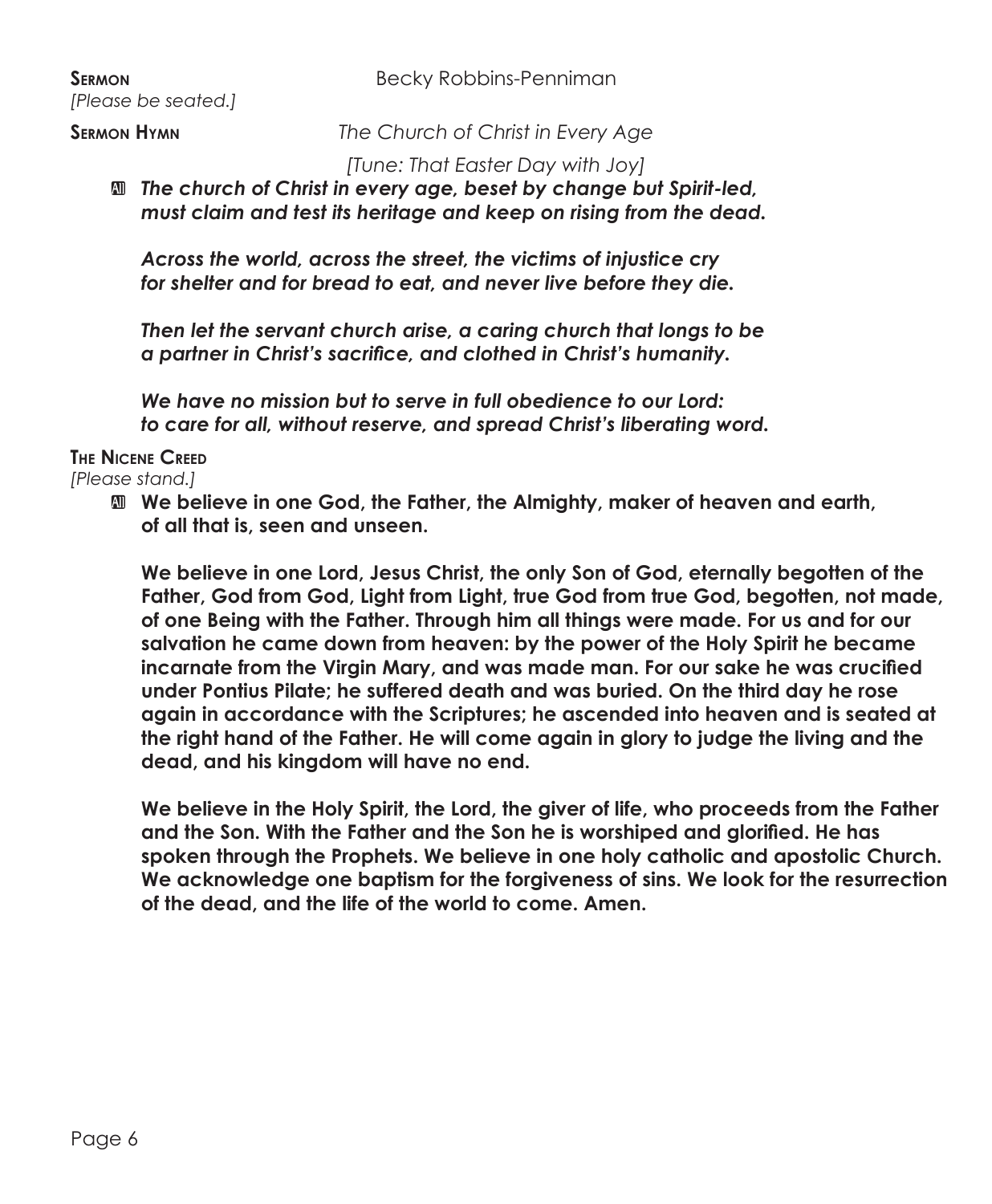## **Prayers of the People**

*[Please stand, kneel, or sit, as you choose.]*

- D Rejoicing in the mighty acts of God who has delivered all people from sin and death through the resurrection of Jesus Christ, let us lift our voices and pray.
- L Risen Lord, we pray for your Church, that it may continue your work of reconciling all people to God; for our clergy and our bishops; for the many lay people who serve the church and serve others through the church.
- C **We pray for all gathered here in worship and prayer, here and around the world.**
- L Risen Lord, we pray that the joy of Easter may ever grow within us and the nations and peoples of the world, that the powers that oppress and destroy may cease.
- C **We pray that a passion for justice, peace, and the common good will fill each of our hearts, and for the Spirit to guide us in lives of active faith.**
- L Risen Lord, we pray for those who are sick, those who suffer, and those who struggle, [especially for… *add names from notebook*]. Please add the names of those on your heart, either silently or aloud. [*Leave time…*] Comfort, restore and heal them.
- C **We pray that the troubles facing us will teach us that we endure nothing alone, but that you are always present, creating, redeeming and sustaining us every step of our journey through life.**
- L Risen Lord, we give thanks for the multitude of gifts you shower upon us, for the beauty of this home you have created for us, and especially for the flowers given today to your glory in loving memory of Gladys Dutton by her family, and for the blessings of this life, [especially… *read items from notebook.*] Grant us a sense of joy and wonder in all your works.
- C **We give thanks for our lives and the lives of our families, friends, and neighbors near and far, and praise you for your mercy and care for us.**
- L Risen Lord, we pray for those who have died, [especially for… *add names from notebook*]. Please add the names of those on your heart, silently or aloud. [*Leave time …*] May the hope born of Easter give both them and us peace, acceptance and renewal.
- C **Heavenly Father, grant that all who now celebrate these joyful holy days here on earth may praise you forever, with all the angels and saints in heaven. We ask this through your risen Son, Jesus Christ our Lord. Amen.**

## **Prayers and Blessings**

[Those celebrating birthdays, anniversaries or special occasions may receive an individual blessing.]

## **The Greeting of Peace**

*[Please stand.]*

- P The peace of the Lord be always with you.
- C **And also with you.** (*All may greet one another in the name of the Lord.*)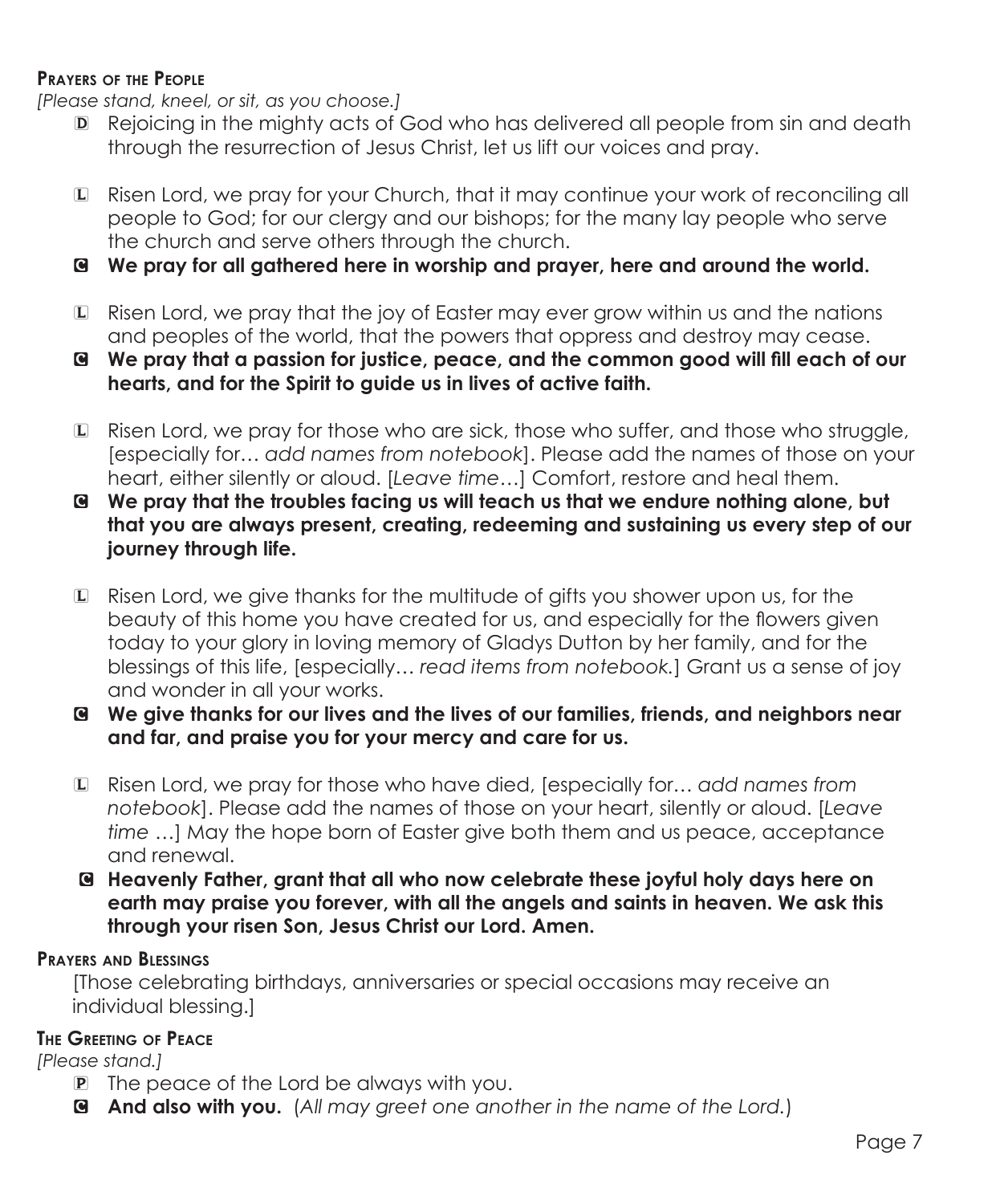## **The Holy Communion**

### **Offertory Sentence**

D Yours, O Lord, is the greatness, the power, the glory, the victory, and the majesty. For everything in heaven and on earth is yours. Yours, O Lord, is the kingdom, and you are exalted as head over all. Bring your tithes, gifts and offerings with a heart full of gladness.

**Offertory** *Be Thou My Vision* Irish/Johnson

*[Please be seated.]*

### **Presentation**

*[Please stand when the plates are given to the Deacon.]*

D We gladly present the fruits of our lives to the God who creates us, redeems us and sustains us. May we have the grace to use them to heal God's world.

**Presentation Hymn** *Praise God, From Whom* 380, vs. 3

a *Praise God, from whom all blessings flow; praise him, all creatures here below; praise him above, ye heavenly host: praise Father, Son, and Holy Ghost.*

**Eucharistic Prayer** [Enriching Our Worship 1]

- P The Lord be with you.
- C **And also with you**.
- P Lift up your hearts.
- C **We lift them to the Lord**.
- P Let us give thanks to the Lord our God.
- C **It is right to give our thanks and praise.**
- P It is truly right, and good and joyful, to give you thanks, all-holy God, source of life and fountain of mercy. You have filled us and all creation with your blessing and fed us with your constant love; you have redeemed us in Jesus Christ and knit us into one body. Through your Spirit you replenish us and call us to fullness of life. We praise you for the glorious resurrection of our Savior Jesus Christ, the true Paschal Lamb who gave himself to take away our sin, who in dying has destroyed death, and in rising has brought us to eternal life. And so, with Mary Magdalene and Peter and all the witnesses of the resurrection, with earth and sea and all their creatures, and with Angels and Archangels, cherubim and seraphim, we lift our voices with all creation as we sing:

**Sanctus** *Holy, Holy, Holy Lord*

*Holy, holy, holy Lord, God of power and might, heaven and earth are full of your glory. Hosanna in the highest. Blessed is he who comes in the name of the Lord. Hosanna in the highest. Hosanna in the highest.*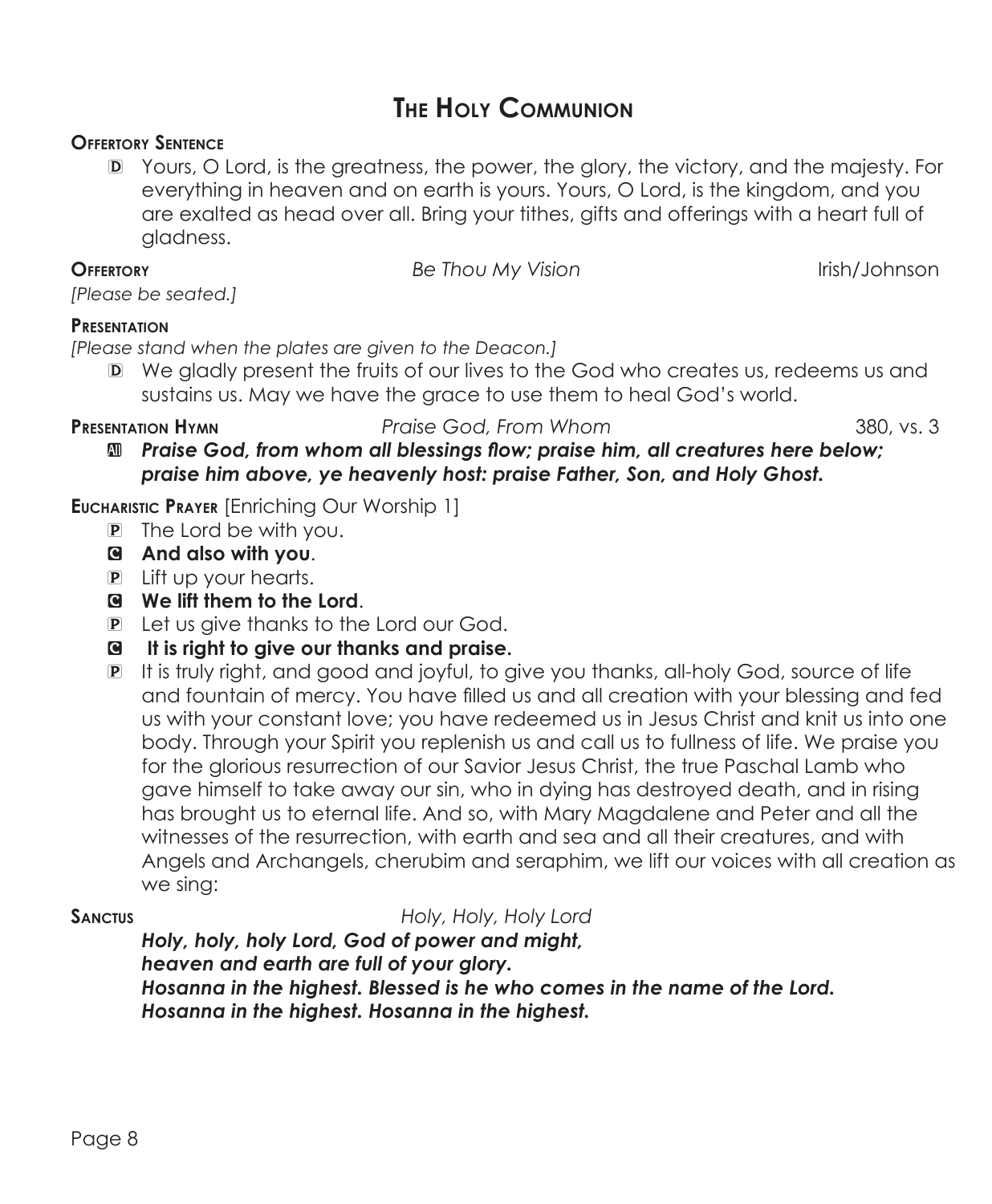*[Please stand or kneel, as you choose.]*

P Blessed are you, gracious God, creator of the universe and giver of life. You formed us in your own image and called us to dwell in your infinite love. You gave the world into our care that we might be your faithful stewards and show forth your bountiful grace. But we failed to honor your image in one another and in ourselves; we would not see your goodness in the world around us; and so we violated your creation, abused one another, and rejected your love.

 Yet you never ceased to care for us, and prepared the way of salvation for all people. Through Abraham and Sarah you called us into covenant with you. You delivered us from slavery, sustained us in the wilderness, and raised up prophets to renew your promise of salvation. Then, in the fullness of time, you sent your eternal Word, made mortal flesh in Jesus. Born into the human family, and dwelling among us, he revealed your glory. Giving himself freely to death on the cross, he triumphed over evil, opening the way of freedom and life.

 On the night before he died for us, Our Savior Jesus Christ took bread, and when he had given thanks to you, he broke it, and gave it to his friends, and said: "Take, eat: This is my Body which is given for you. Do this for the remembrance of me."

P As supper was ending, Jesus took the cup of wine, and when he had given thanks, he gave it to them, and said: "Drink this, all of you: This is my Blood of the new Covenant, which is poured out for you and for all for the forgiveness of sins. Whenever you drink it, do this for the remembrance of me."

Therefore we proclaim the mystery of faith:

 $\mathbf{u}$  Christ has died. Christ is risen. Christ will come again.  **Remembering his death and resurrection, we now present to you from your creation this bread and this wine. By your Holy Spirit may they be for us the Body and Blood of our Savior Jesus Christ. Grant that we who share these gifts may be filled with the Holy Spirit + and live as Christ's Body in the world. Bring us into the everlasting heritage of your daughters and sons, that with all your saints, past, present, and yet to come, we may praise your Name for ever.**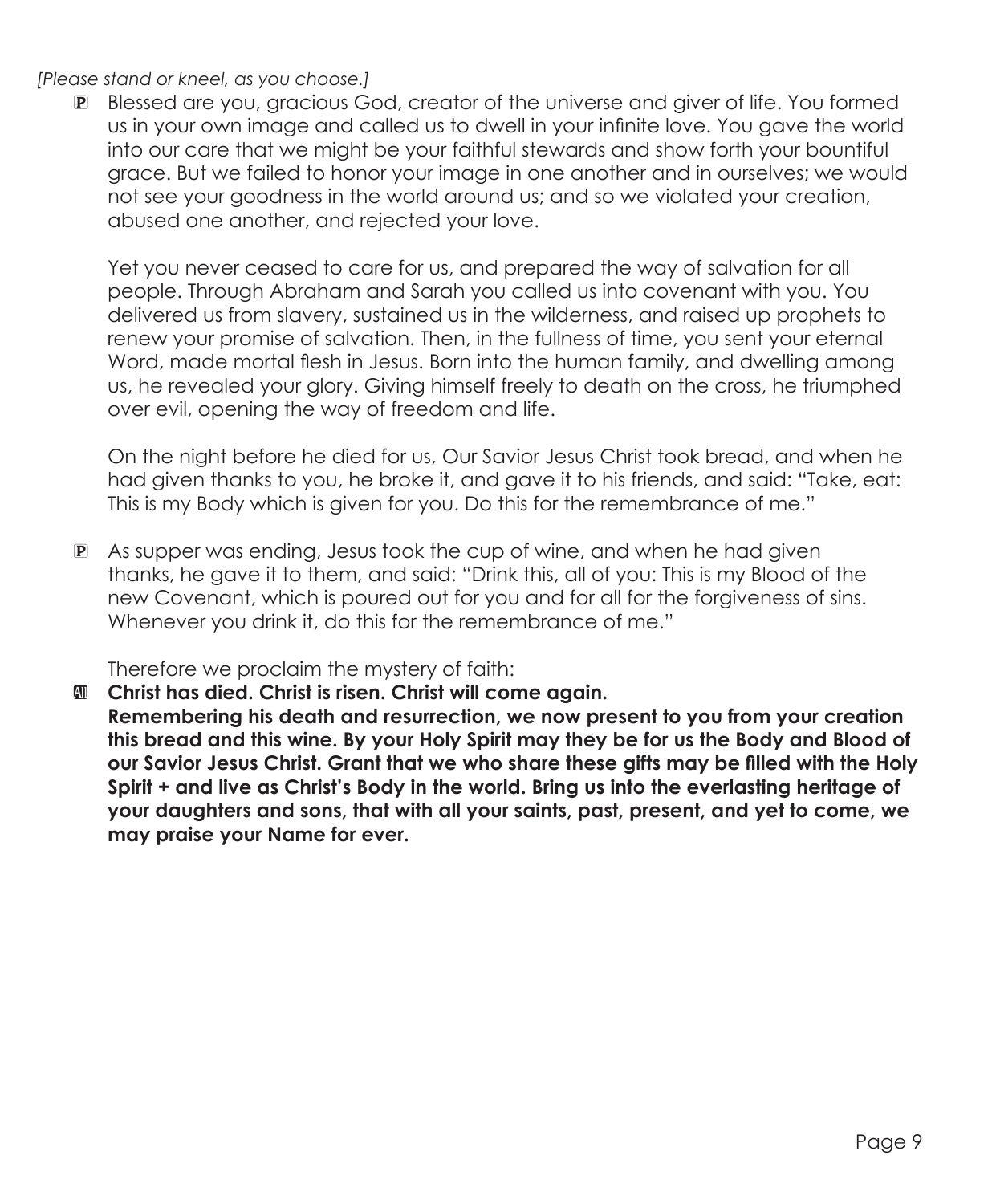P Through Christ and with Christ and in Christ, in the unity of the Holy Spirit, to you be honor, glory, and praise, for ever and ever.





P And now as our Savior Christ has taught us, we are bold to say,

**The Lord's Prayer**

 $\mathbf{u}$  **Our Father, who art in heaven, hallowed be thy Name, thy kingdom come, thy will be done, on earth as it is in heaven. Give us this day our daily bread. And forgive us our trespasses, as we forgive those who trespass against us. And lead us not into temptation, but deliver us from evil. For thine is the kingdom, and the power, and the glory, for ever and ever. Amen.**

**The Breaking of the Bread**

- P Alleluia. God of promise, you have prepared a banquet for us.
- C **We come with joy to the Supper of the Lamb of God. Alleluia.**
- P The Gifts of God for the People of God. Take them in remembrance that Christ died for you, and feed on him in your hearts by faith, with thanksgiving.

*[You may be seated. All are welcome at the Lord's Table. Please follow the directions of the usher, who*  will let you know when it's your turn to go to the altar rail. You may stand or kneel. To receive, hold your *hands in front of you, one palm over the other. The priest will place a wafer there. You may either consume it immediately, and then sip from the cup of wine when it comes to you, or, you may wait and dip the wafer into the wine. When you are finished, please return to your seat by the side aisle.]*

**Our Prayer Team will be in the south narthex (at the back of the church) during Holy Communion to pray with you for healing, guidance, a loved one, or anything else on your heart.** 

**Choir Hymn** *[Please remain seated.]*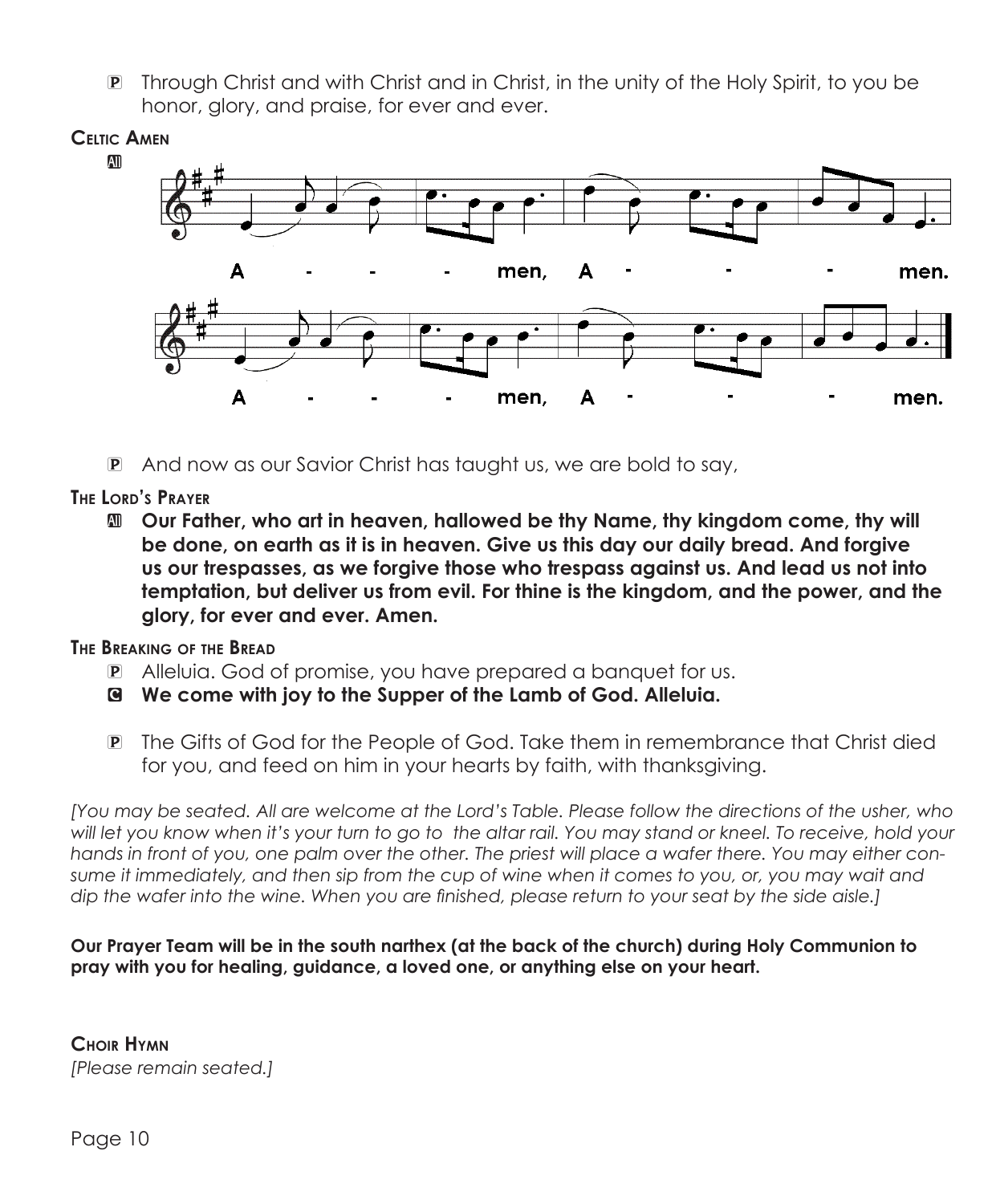**Chant** *The Lord Is My Song*

*[Please repeat this chant until the musician stops playing the tune.]*

## C *The Lord is my song, the Lord is my praise: all my hope comes from God. The Lord is my song, the Lord is my praise: God, the well-spring of life.*

## **Post Communion Prayer**

*[Please stand or kneel, as you choose.]*

- P Let us pray…
- C **God of abundance, you have fed us with the bread of life and cup of salvation; you have united us with Christ and one another; and you have made us one with all your people in heaven and on earth. Now send us forth in the power of your Spirit, that we may proclaim your redeeming love to the world and continue for ever in the risen life of Christ our Savior. Amen.**

### **The Blessing**

*[Please stand.]*

P The God who is creating a new heaven and a new earth, who walks where least expected, who disturbs the comfortable and comforts the distressed, and whom death could not control, now sends you out to announce with your lives that the Lord is risen indeed. Go, you are blessed in the name of the Father, and of the Son, and of the Holy Spirit.

### C **Amen.**

| <b>SENDING HYMN</b><br>AII                | Refrain                                                                                                                                                                                                                                                                                               | Lift High the Cross<br>Lift high the cross, the love of Christ proclaim<br>till all the world adore his sacred Name. | 473. vs. 1.2.4 |
|-------------------------------------------|-------------------------------------------------------------------------------------------------------------------------------------------------------------------------------------------------------------------------------------------------------------------------------------------------------|----------------------------------------------------------------------------------------------------------------------|----------------|
|                                           | Led on their way by this triumphant sign,<br>the hosts of God in conquering ranks combine.<br>Refrain<br>Each new-born servant of the Crucified<br>bears on the brow the seal of him who died.<br>Refrain<br>So shall our song of triumph ever be:<br>praise to the Crucified for victory.<br>Refrain |                                                                                                                      |                |
|                                           |                                                                                                                                                                                                                                                                                                       |                                                                                                                      |                |
|                                           |                                                                                                                                                                                                                                                                                                       |                                                                                                                      |                |
| <b>THE DISMISSAL</b><br>$\mathbf{P}$<br>a |                                                                                                                                                                                                                                                                                                       | Alleluia, alleluia! Go in peace to love and serve our Risen Lord!<br>Thanks be to God! Alleluia, alleluia!           |                |

| Scripture taken from the Common English Bible®, CEB® Copyright © 2010, 2011 by Common English |
|-----------------------------------------------------------------------------------------------|
| Bible. <sup>™</sup> Used by permission. All rights reserved worldwide.                        |

**Postupe Chaconne in C D. Buxtehude** 

*Selections of the liturgy are taken from The Hymnal 1982, © 1985 by The Church Pension Fund. All rights reserved. Reprinted under One License.net # A-711594*